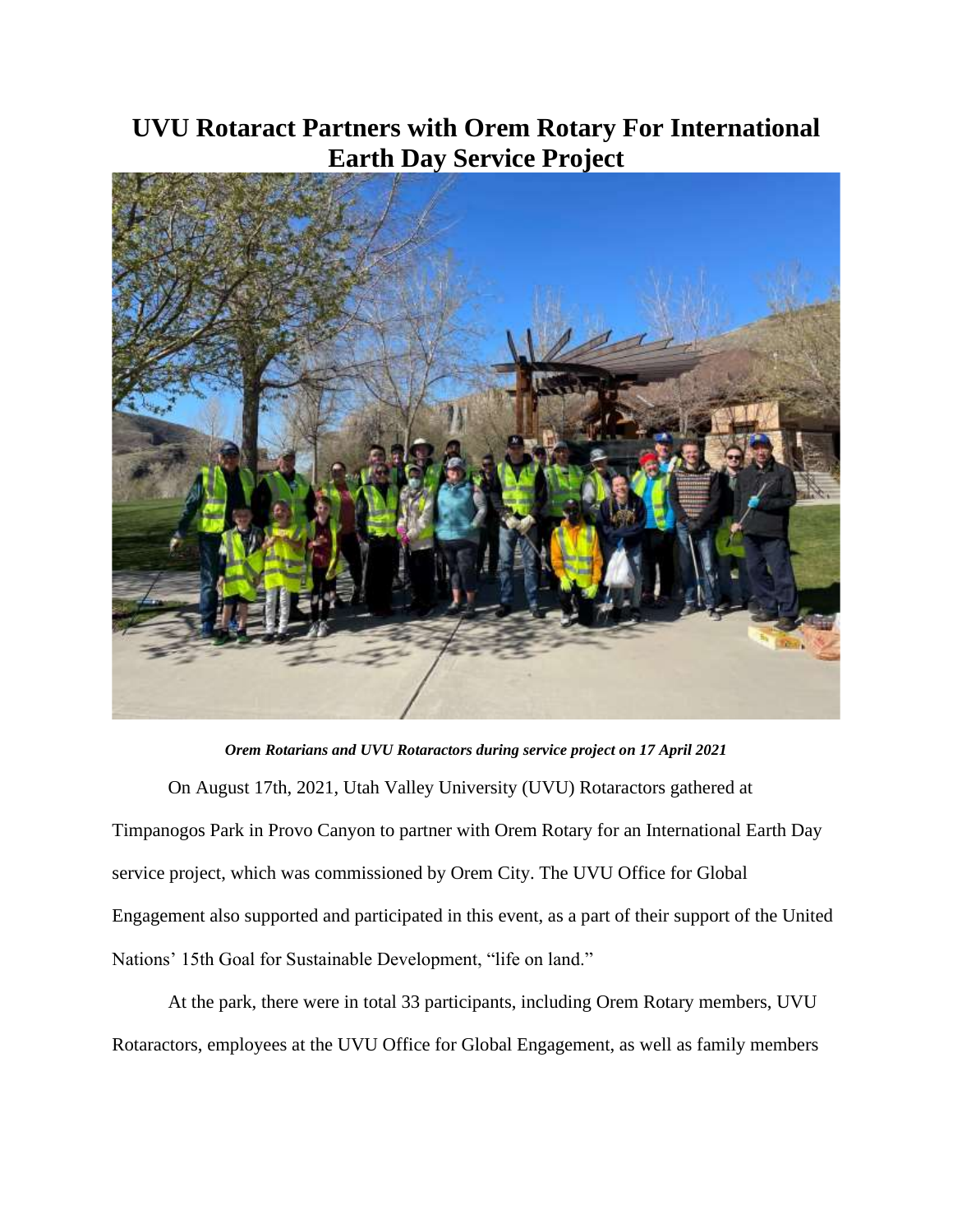and friends. From UVU Rotaract, there were 10 students in attendance, as well as 10 more BYU students invited to participate.

Orem City had a representative who helped to set up and explain various park clean-up and beautification projects. Projects included trash pickup, weeding, planting new trees and bushes, and others. UVU Rotaractors split up among the various projects, working with various Orem Rotary members.



*Rotarians and Rotaractors planting new trees*

I was able to work on trash-pickup, along with current vice president Albeny Singh, Rotaractor Jeff Hibbards, and our friends. Rotaractors Abdul and Byan Alghanmi and vicepresident elect Andrew Caldwell also picked up trash. Other Orem Rotary club members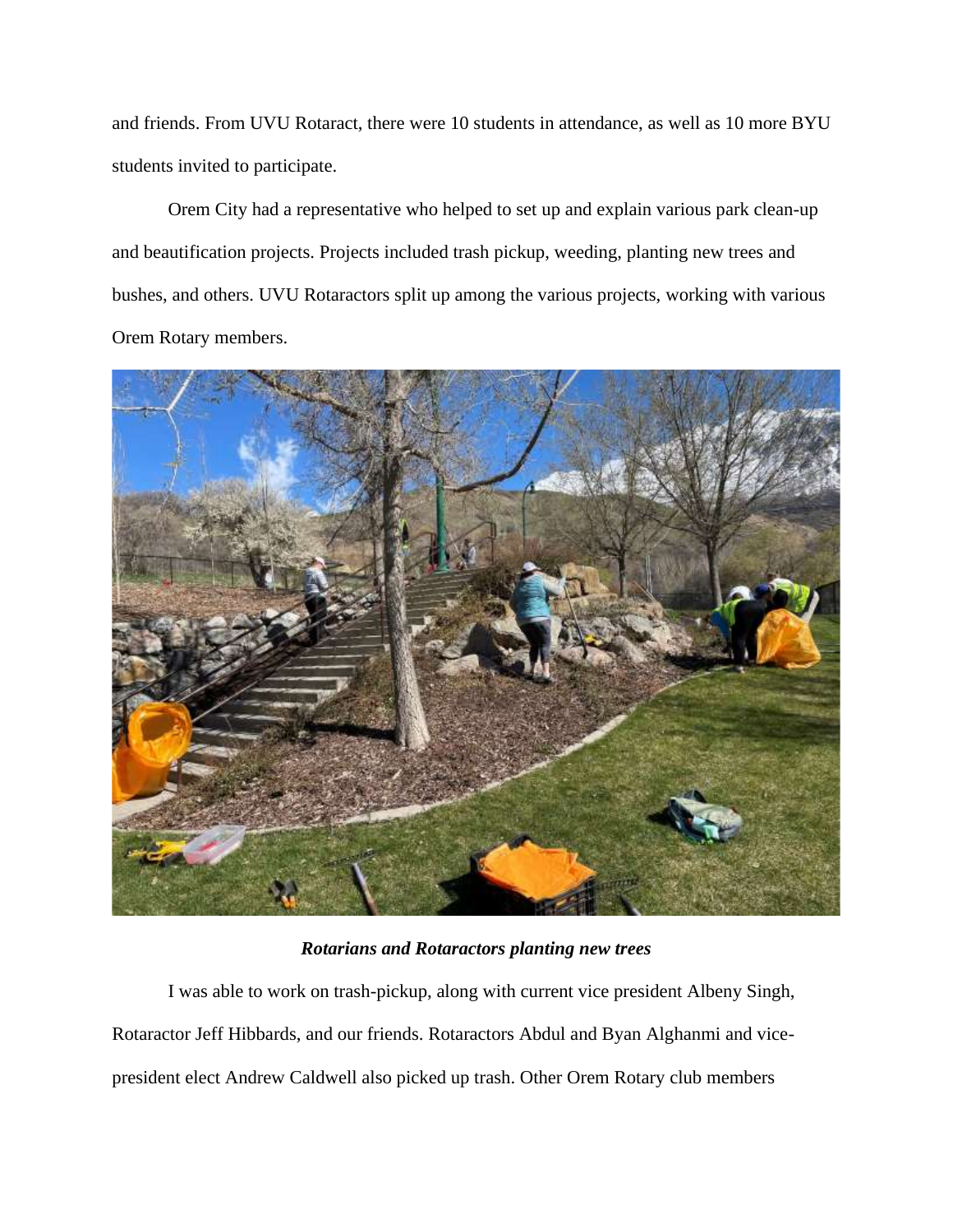including D.J. Smith also helped with trash pickup. We split up along the Provo River Parkway trail in order to effectively cover as much of the area as we could.



## *Dean Robertson, Orem Rotary President and his wife Lori Robertson collecting trash.*

Other Rotaractors, including president-elect Dylan Tweed helped to pull out weeds and replant new bushes. Orem Rotary President Dean Robinson and Amy Barnett from the Office of Global Engagement assisted with that as well. After the event, it was estimated that we picked up over 750 pounds of trash and unwanted biomaterial.

UVU Rotaract was extremely grateful to be a participant in this event, and to take action on our community, to support Rotary International goals as well as the UN SDGs right here in Orem, Utah. This event was a great example of how UVU's Student Engaged Learning model